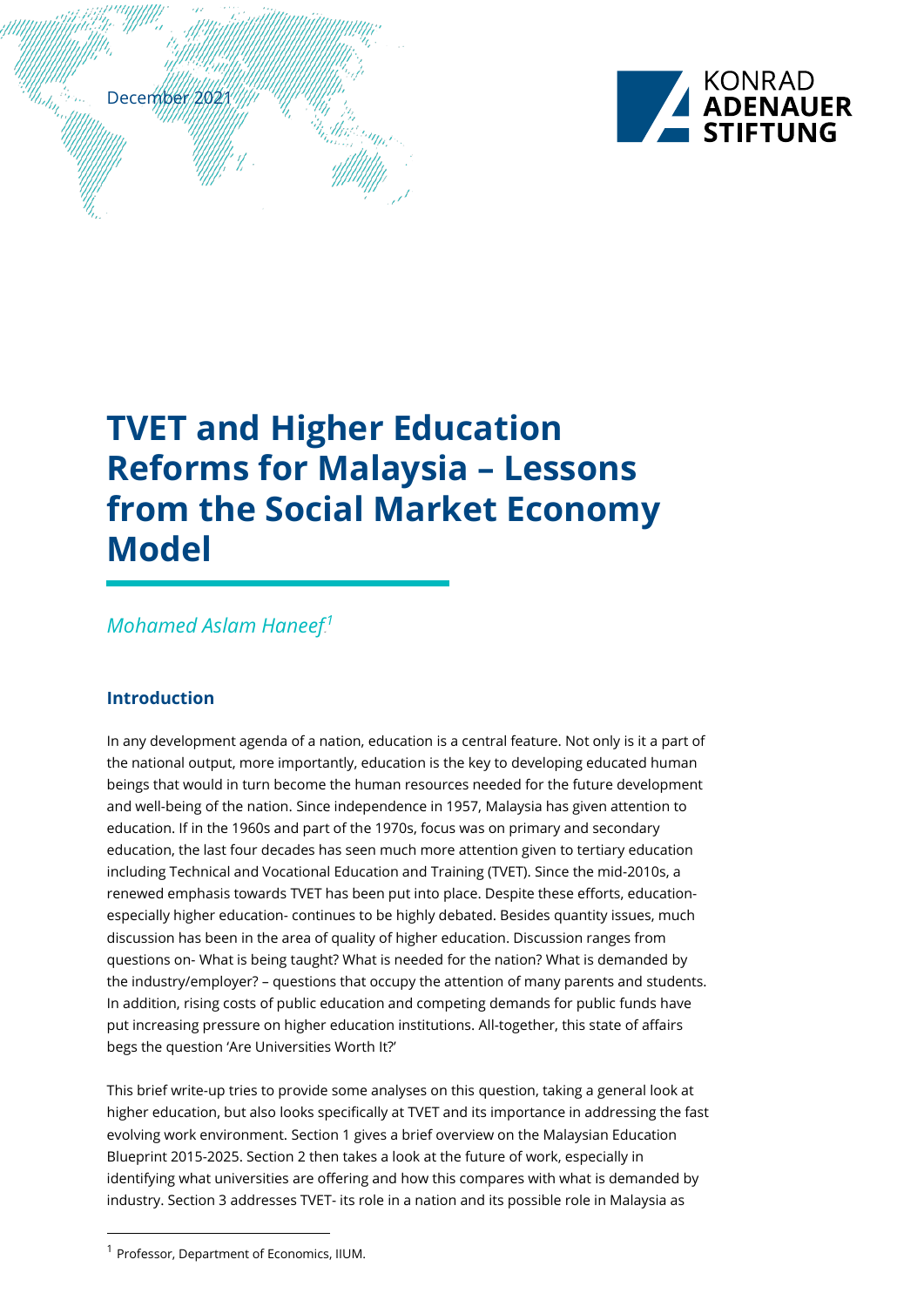well as the challenges faced in the Malaysian context. In this we will try to see how the German Social Market Economy model has developed its TVET and how it could provide some lessons to be emulated and adapted in Malaysia. The final section 4 tries to connect the TVET discussion with the larger higher education environment, what we need to do to address the specific challenges faced so that meaningful reform can be implemented in Malaysia. It should be stated that the write-up also benefitted from a webinar organized by the KAS office in Kuala Lumpur held on Sunday, 5th September, 2021.<sup>2</sup>.

# **Section 1: Malaysian Higher Education Blueprint 2015-2025**

*Our true aspiration to attain a high-income developed nation status is very much dependent on innovation based economy founded on high-level knowledge and creativity. On this basis, the capability of the nation's public and private institutions of higher education must be continuously developed through innovative approaches that significantly differ from those conventional ones.*

Malaysia is one country that has consistently spent a relatively high percent of its budget on education. Education, including higher education has, and is seen as an effective means of upward social mobility over the last 40 years. In fact, in ASEAN, Malaysia tops in public expenditure as a % of GDP.<sup>3</sup>.



 $2$  The 4-hour webinar titled 'Are Universities Worth It?' had three sessions: Session 1 – The Future of Work and Higher Education. Moderated by Professor Terence Edmund Gomez (UM) and Professor Geoffrey Williams (Malaysian University of Science and Technology), Associate Professor Paolo Casadio (HELP University) and Hon. Nurul Izzah Anwar (Member of Parliament, Permatang Pauh) as speakers. Session 2 - Higher Education and TVET-What Do Learners Want and Need. Moderated by Professor Mohamed Aslam Haneef (International Islamic University Malaysia) and Mr Daniel Bernbeck (Chairman, Malaysian-German Chamber of Commerce), Mr Jufitri Joha (Presedent, Malaysian Youth Council), Nur Rabiatul Adawiyyah Zul (Graduate of German-Malaysian Institute) and Dasvidiren Partiven (Graduate of Penang Skills Development Centre) as speakers. Session 3 – Higher Education and TVET-What Do We Need and How Do We Provide It. Moderated by Mohamed Aslam Haneef and Hon. Maszlee Malik (Member of Parliament for Simpang Renggam and Former Higher Education Minister, Malaysia), Terence Gomez and Geoffrey Williams as speakers.

<sup>3</sup> See 'Education in ASEAN needs a revamp now', The ASEAN Post Team, 7 August 2019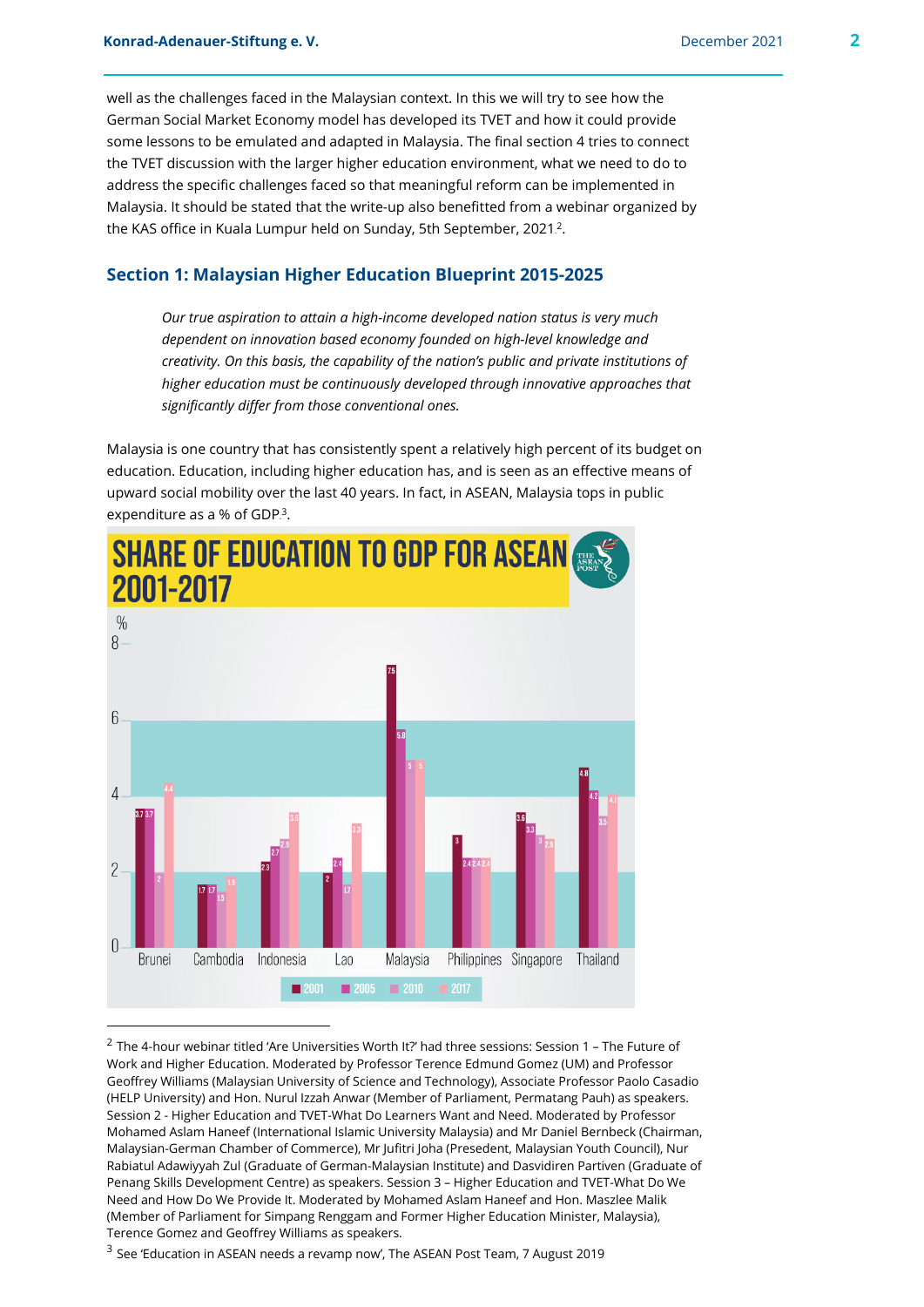In terms of higher education, the number of public universities has increased from 5 in 1980 to the current 20 (5 research universities, 7 comprehensive universities and 8 focused universities; in addition, today there are more than 450 private higher education institutions. The intake into higher education has increased from about 14% in has late 1970s to 44% in 2019 from among those aged between 17-23 putting total numbers at about 1.3 million students. This has happened especially since the late 1990s with the enactment of the Private Higher Education Institutions Act (PHEIA) 1996 that now sees a little more than 50% of students in private universities.

The MEB 2015-2025 blueprint sets out *5 system aspirations* – access (100% pre-school to upper secondary enrolment by 2020), quality (top three of all countries in PISA and TIMSS in 15 years), equity (50% reduction in achievement gaps for rural-urban; socio-economic and gender by 2020), unity (shared values for nation building) and efficiency (maximises student outcomes) and *6 student aspirations* – ethics and spirituality, leadership skills and national identity to build akhlaq; language proficiency, thinking skills and knowledge to develop the intellect/ilmu. In order to achieve these aspirations, *10 'shifts'* are needed that provide a new framework. The first four shifts focus on outcomes for key stakeholders in the higher education system, including students in academic and TVET pathways, the academic community, as well as all Malaysians participating in lifelong learning. The other six shifts focus on enablers for the higher education ecosystem, covering critical components such as funding, governance, innovation, internationalisation, online learning, and delivery.

As shown in the diagram above, Malaysia is already known to have one of the highest annual expenditures on higher education, approximately 5% of GDP. To achieve all these goals and aspirations requires nothing less than *university transformation*. However, numerous issues still persist. Despite the focus- both funds as well as human resources dedicated to developing education plans and blueprints – education and especially higher education continues to be a highly debated policy area. Issues range from the 'content' of university education, the quality of education, the relevance of higher education curricula vis-à-vis the needs of the nation as well as funding issues. These will be addressed in the following paragraphs.

# **Section 2: Higher Education and the Future of Work**

To address this issue, higher education is divided in Malaysia into broadly two sub-areas: Traditional Universities (both public and private) and Technical and Vocational Education or TVET (again, public and private). Both types of education are important for a nation, however, TVET in Malaysia still suffered from being seen as 'second class'. This is very different in economically developed countries such as Germany and Japan. In these countries, technical education and skills enhancement are given equal importance and are held in high esteem. This is even more important as we relate higher education to the needs of the nation as well as in discussing the future of work. There is no denying that the last 10 years has clearly seen a new work environment. The digital revolution, IR4.0 has arrived and has already had tremendous impact on higher education. COVID-19 has fast forwarded the impact of the digital world into higher education. Malaysia must act now or risk being left behind.

#### **Making Universities Relevant**

In order to face this new environment of work, a major question that needs to be addressed in higher education is to focus on 'how you are going to earn a living in the future'. In fact, the future has already arrived! With the IR4.0, how will these advancements in technology impact our lives? Many professions- seen to be the good paying occupations – are already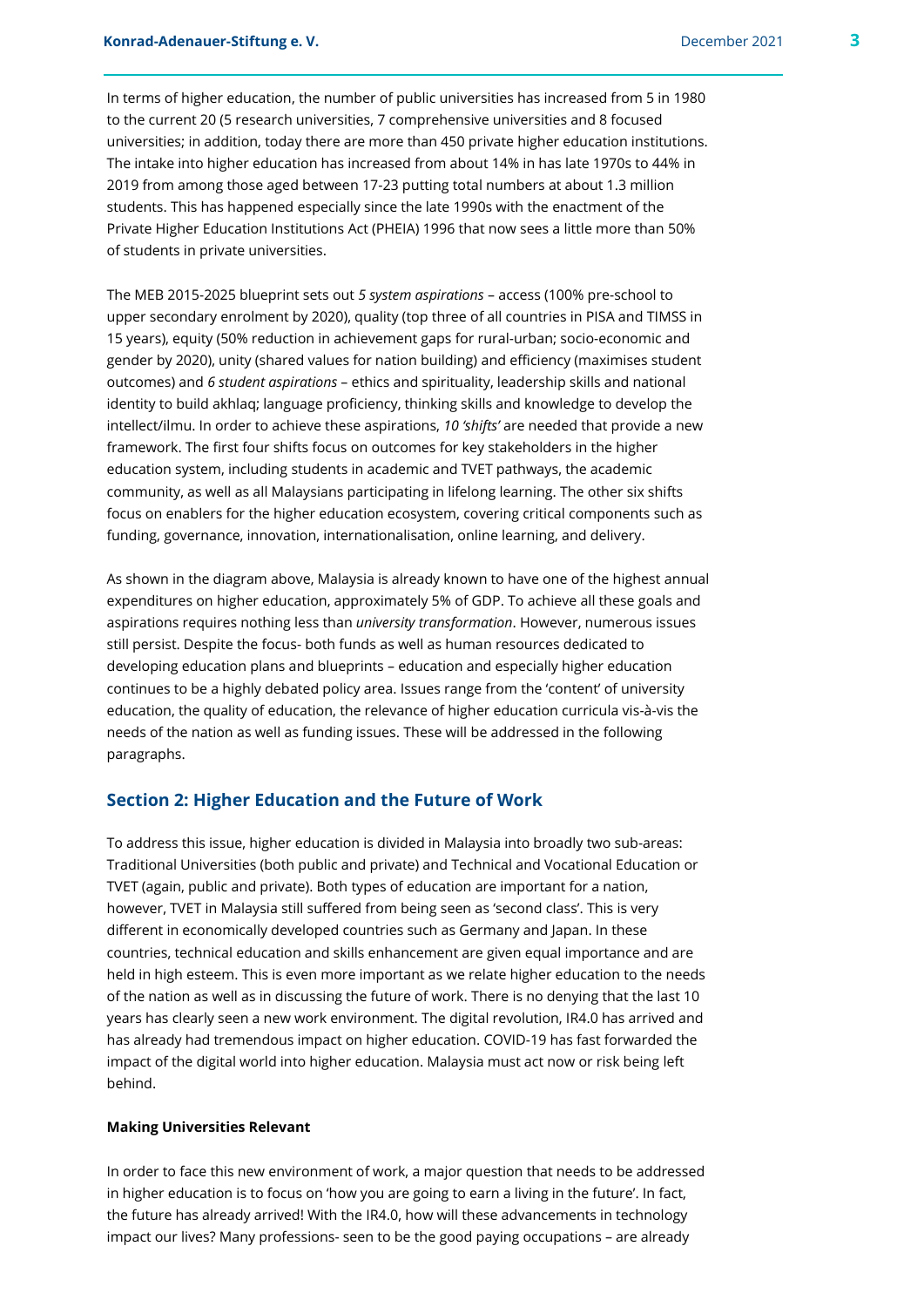affected and will be affected even more. Professions such as medicine, law and accountingall professional vocations are going to be seriously impacted with the advent of automation. Even the academic profession has been impacted. For example, if one could organize lectures and the teaching system through videos, what will be the new role of academics? If the knowledge components can all be made available through online/internet websites, what will need to be taught in the University?

It is here that the Malaysian system had emphasised Science, Technology, Engineering and Mathematics (STEM) areas for the last almost 40 years and may not be where the future of university education lies. Many of these areas are going to be 'overun' by the IR revolution. Instead, attention may need to be given to areas that are more resistant to technology such as the social sciences and humanities – areas that require the 'human touch'. Even here, what is needed is not necessarily the 'knowledge' components. Academics have – by and large – no industry experience. Hence, trying to teach students what is expected in the industry is not very fruitful. Today, if one wanted to be in the IT applications field, it may be more relevant and productive for students to undertake modules and/or certificates introduced by Google or Microsoft on how to develop an application rather than come to a university to do a two-year diploma or a three or four-year undergraduate degree!

Over the last decade in Malaysia, the government has tried to promote STEAM as a replacement of STEM- the 'A' representing Arts (and humanities). There has been realization that the over-emphasis on pure sciences and technology (while important), must be adapted to the Malaysian context and socio-economic realities. While tech-trends are important, social trends are equally relevant. While certain tasks may no longer be needed due to the advent of the digital economy, the jobs may still be there. However, what needs to be evolved is knowledge about the 'human touch' and how to address social interaction with this technology and to make it useful in society.

As far as the economy is concerned, the old growth model based on cheap labour costs that dominated in the two to three decades since the late 1980s is no longer relevant. For the last decade (or even two), it has been technology driven competitiveness that is the recipe for success. However, technology driven competitiveness changes every few months and requires new thinking and a new kind of human resource. Developing nations that are still stuck in the old model face numerous challenges. As far as higher education is concerned, are students and universities aligned to this new technology-driven framework? Some countries like Singapore and to a certain extent, Indonesia, did develop successful unicorns – very rare – that saw success. Their education system allowed it. Why is Malaysia not able to do so? This is a very fundamental question that must be answered sincerely. Many webinars and discussions are needed beyond this write-up. Higher education needs to not only focus on engineering and construction, but on agriculture, health, well-being, arts and humanities. While TVET is central, it also requires us to have TVET 4.0 and not just the TVET of three decades ago.

#### **What Should Universities Teach and What Should Be the Role of the Government?**

As mentioned above, rather than trying to teach industry related skills, universities should focus on teaching 'how to think'. Rather than trying to teach students how to do a particular job, universities should educate and train people for 'life'. Rather than prioritizing areas/disciplines that are currently 'good jobs with high income earning potential', universities should be developing people who are innovative, dynamic and able to adjust and adapt to any scenario in life.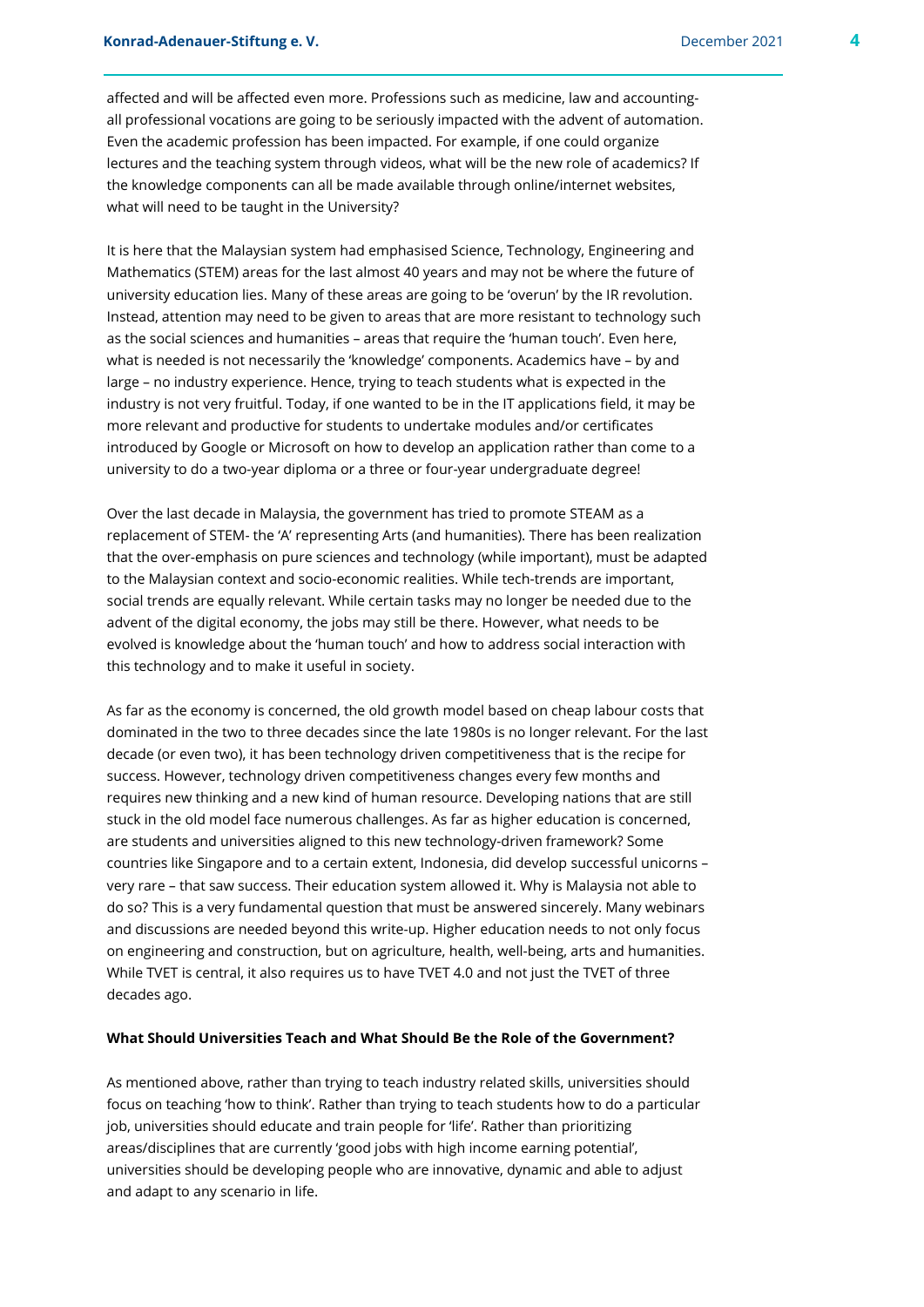So where is the problem? A TVET cross parliamentary committee set up in the second half of 2018 found many structural issues that make it almost impossible to move forward. As part of the reform agenda of the Pakatan Harapan government in 2018, education reform was a major item. However, the bureaucratic system proved to be a major stumbling block. It was revealed that TVET in Malaysia came under the jurisdiction of at least seven Ministries! Every Ministry and Minster involved wanted a say in the qualifications sought and in many cases, worked in silos. Many came with their own mind-sets and ideological biases. Trying to make decisions that were evidence-based was very challenging. Since the late 2019 report and findings, COVID-19 has almost shut-down TVET institutions as TVET requires more hands-on interaction. In addition, the advent of IR4.0 and the digital economy has meant that lower skill jobs will be lost. To make matters worse, the demand for labour in Malaysia is still concentrated in low and medium-low jobs! So much for talking about moving up the ladder to high skill, high value added jobs.

Evidence based policy clearly indicates that rather than being directly involved in running TVET institutions and programmes, the government would be better off providing the general direction of TVET and developing an enabling regulatory framework to achieve this. In order to be relevant in this new work environment and to the nations' needs, TVET needs to be industry-led. Numerous attempts to bring universities and industry players together have not shown the desired outcomes. Universities basically wanted funding from industry, while industry wanted 'ready-made graduates' for the work-place. The solution is to have a greater collaboration with various 'Chambers of Commerce' who represent the industry to be involved in TVET education.

# **Section 3: TVET – Its Role and Importance for Malaysia**

#### **Policy Evolution**

The role and Importance of Technical and Vocational Education and Training (TVET) in Malaysia was recognised as early as 1969 when the first Polytechnic, Ungku Omar Polytechnic in Ipoh, was established under the United Nations Development Plan in 1969. TVET was strengthened with the recommendation of the cabinet committee on education in 1979. The First Industrial Master Plan (1985–1995) also highlighted the importance of the human resources needed to make Malaysia a fully industrialised nation. These various plans enabled the establishment of more polytechnics and community colleges as well as a greater focus in the fields of engineering, trade and services. Numerous government policy initiatives can be seen in the last 20 years culminating in the Polytechnic Transformation Roadmap in 2009. To strengthen the role of polytechnics and community colleges in the field of education and training, a merger of polytechnics and community colleges was done in 2017. As of 2020, there were more than 1000 institutions – almost equally in the public and private sector – offering TVET. Nevertheless, these (and many other policy initiatives have not been able to bring the desired results. Where exactly are the problems?

#### **Dealing with Negative Perceptions Towards TVET**

The first major challenge has already been discussed above. Rather than direct government involvement in running TVET, it would be more effective to let TVET be industry-led. However, a major obstacle in Malaysian society is the misperception that TVET is 'secondclass'. While it may be true that TVET is more suited to those who are not 'academicallyinclined', this should not be seen as a negative trait. Not everyone needs to study academic disciplines in a university. As stated in the introduction, in many economically developed nations, TVET and its qualifications are very highly demanded and hence are also very highly rewarded vocations. This is one area that the government can and should play a direct role.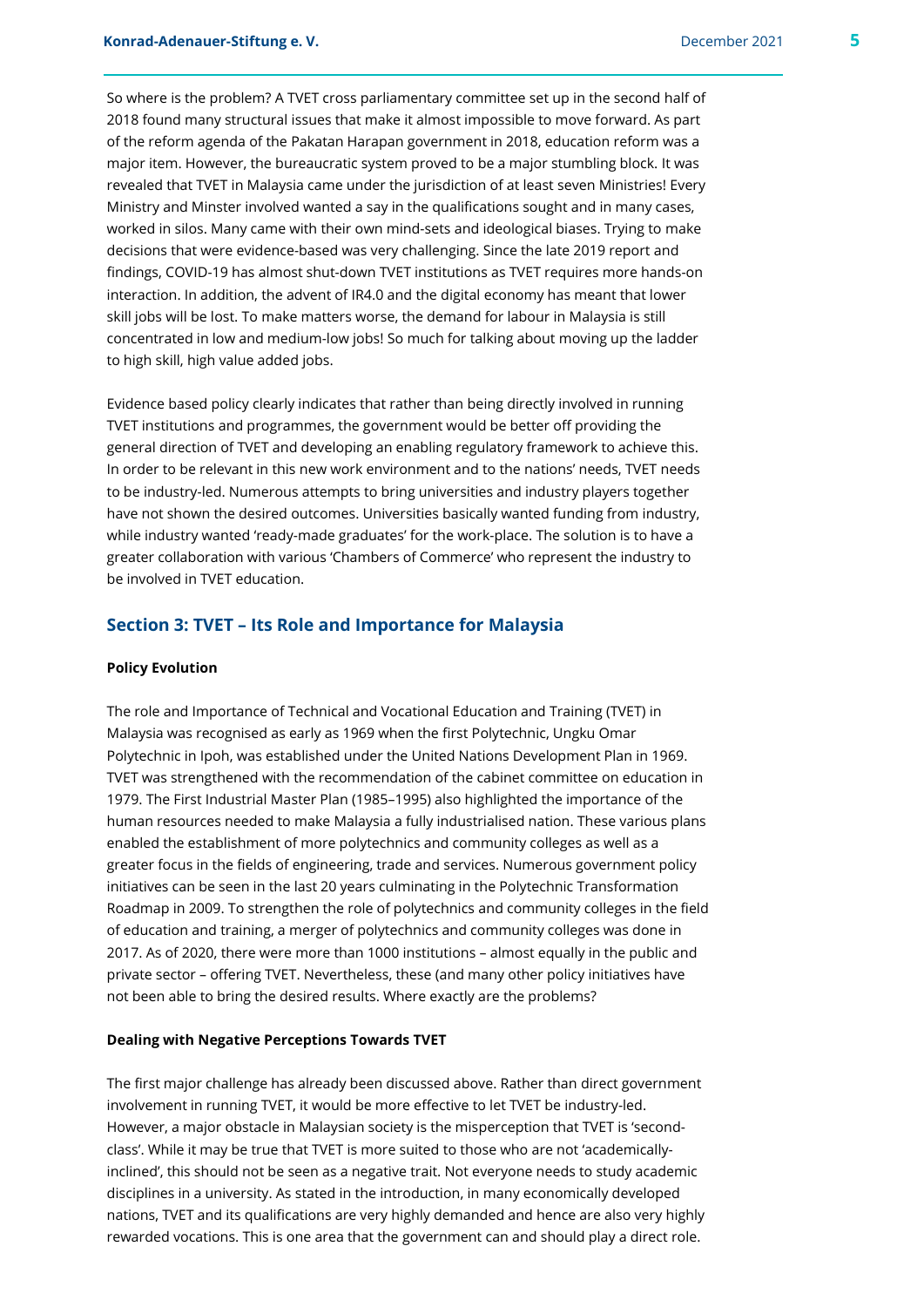As stated by two of our TVET graduates, they benefitted from being exposed to TVET while in school. Career exhibitions and information on education/training opportunities should be enhanced. Be bold and aggressive in organising these events for those in high school, including efforts that are private sector-led. Allow those who graduated from these TVET programmes to give talks in their former schools. The way to change negative perceptions towards TVET is by showcasing the success stories. There are already many graduates from TVET institutions who are shining examples of the success of TVET, especially when they are industry-led initiatives. The government can also change the negative perception of TVET through media campaigns as well as legislation that targets wage-reforms for blue-collar jobs. By upgrading TVET and blue-collar jobs, more young Malaysians would feel confident to take up jobs that are more 'hands-on'.

With improvements in TVET curriculum that manifests the technology trends and IR4.0, TVET fields will easily attract youth who are not 'university-inclined'. TVET not only teaches skills, but also focuses on 'competencies', especially those related to the industry. These competencies can be conveyed through formal and informal curricula. TVET can also be designed in ways that does not make it overly 'company/industry' focused, not to mention being regionally/internationally recognised. With all these reforms, the government should also find solutions to the challenges faced in qualification recognition and accreditation. Hence TVET qualifications become a legitimate alternative to a university degree. For this to happen, we must be willing to learn from other nations that have a successful TVET system in place.<sup>4</sup>

# Section 4: Higher Education with Focus on TVET- The Way Forward<sup>5</sup>

Education must be seen as a human right. As a country develops, this should include higher education. Without exception, universities should be a place that welcomes critical thinking, debates and a place that churns out solutions to intellectual and real life problems. It should produce 'knowledge creators and innovators' for the nation and for humanity at large. Those who enter higher education should be privileged to be in such an environment. However, it seems Malaysian higher education institutions are not there yet. Much has to do with the rather 'controlled' environment of universities through legislation, self-censorship by academics and academic administrators as well as a culture of complacency and apathy among the academic community – a result of five decades of top-down administration/management from the government.

While knowledge creation and dissemination through teaching and research are what universities are supposed to do, this is only partly true in Malaysia. An 'open' environment is needed and a strict adherence to the ethics of academia is needed. Malaysia faces many challenges that have to be addressed urgently. Some are discussed below.

With 20 public universities and more than 450 private universities, there may be a genuine need to merge institutions and even to close down some in order to ensure quality education is there. Some of the current universities could be converted into TVET institutions. However, industry-led TVET should be the preference and priority. Following the Social Market Economy (SocME) model, these industry-led TVET institutions can totally change the understanding of higher education and work. In the SocME model, those who

 <sup>4</sup> Terence Gomez, Geoffrey Williams and Mohamed Aslam Haneef were part of a six-man team that looked into the social market economy and possible lessons for Malaysia in 2011-2012. Together with Paolo Casadio, they are also involved in a 2021 project funded by the KAS on Social Market Economy reforms.

<sup>5</sup> Further details of the contents contained herein can be found at the TVET Platform for South East Asia https://sea-vet.net/.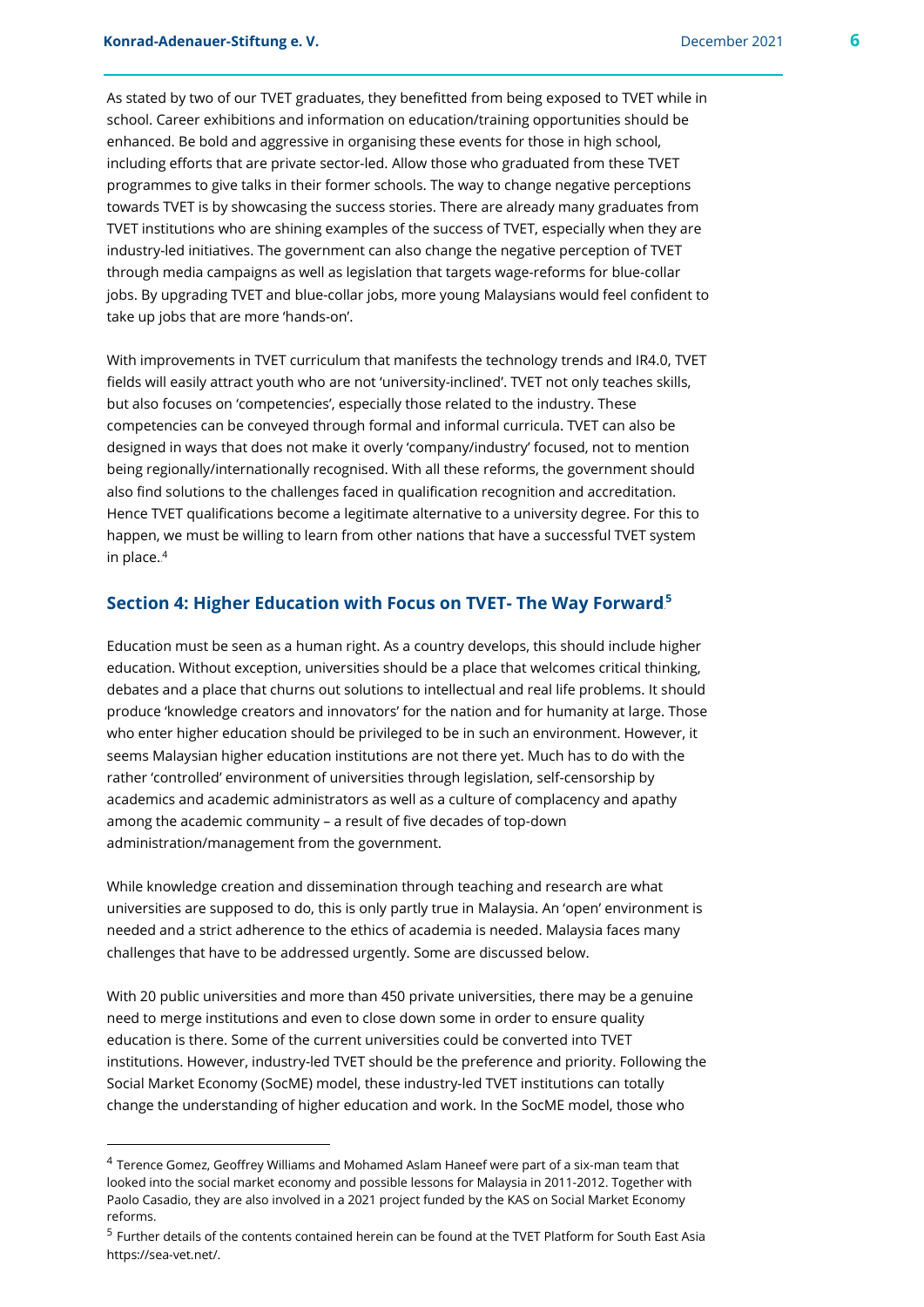are in TVET are not strictly students. In many cases, they are already employees in a company. Hence, there is no need to worry about finding a job after graduation. Rather than the 'train and place' model of some government-led TVET initiatives, the industry-led initiatives follow a 'place and train' model. Students are already familiarized with the work environment of a company while they are studying. In fact, in the SocME model of Germany, students would work two days and study three days rather than do practical training or internship at the end of their study. However, this arrangement needs to take into consideration the Malaysian context, hence adaptation may be needed. However, industryled TVET must be the mode for reform.

Academic leadership of universities and the culture of patronage has led to a 'docile' academic community in the public universities. The standards of academia have not improved and many would say, has declined over the decades. This is despite moving up the university rankings and churning out more journal publications than before. The situation is not any better in private universities. When money-making motives dominate coupled with 'accidental managers' running private universities, this is a recipe for disaster. In both types of universities, the search and quest for 'truth' is no longer the priority. In many cases, important issues deemed 'sensitive' are not discussed and debated in universities, albeit for quite different reasons in public and private universities. It is these sensitive issues that should be the focus of research and debates in universities. Universities should be the place where informed solutions are sought. However, this is not happening.

The resistance to change in universities needs to be tackled. As stated earlier, five decades of top-down management has created a passive culture in Malaysia. It is no coincidence that Malaysia comes out top in 'Power-Distance' studies, i.e. indicating that subordinates do not question decisions of their superiors.<sup>6</sup> After five decades, resistance from the 'deep-state' is clear in Malaysia. Certain 'national' interests have dominated Malaysian life and society. Issues of race/ethnicity makes any meaningful discussion and debate very difficult. Yet, universities have to break out of this mould. With the advent of e-learning and its implications for 'campus living and learning' in addition to the hopes and aspirations of parents to see their children 'succeed' in their careers – pose serious challenges to all stakeholders.

Finally, reforms to university education cannot overlook the funding issue. Although stabilized in the last couple of years, there has been a significant cut in university funding compared to the past. Demand for public funding has increased manifold, hence new funding models need to be found. This article does not discuss this very central issue in university reform but industry-led TVET is one solution. Industry-led TVET can be funded fully or significantly by the private sector. This would reduce dependence on public funding. At the same time, the students would not need to take 'loans' from the government or elsewhere since they are being paid by the companies involved in that TVET institution. This would be a major shift away from our current model that sees students taking on significant debt to study in university, with added uncertainty of finding a good-paying job upon graduation. The same can also be said about funding for academic staff and research. With TVET, some of these expenditures would also be borne by industry. Hence, the government could allocate more funds to a smaller pool of public universities.

 <sup>6</sup> Pioneering work by Geert Hofstede in the 1980s discussed power distance as a term that describes how people belonging to a specific culture view power relationships - superior/subordinate individuals in cultures demonstrating a high power distance are very deferential to figures of authority and generally accept an unequal distribution of power, while individuals in cultures demonstrating a low power distance readily question authority and expect to participate in decisions that affect them. See Kate Sweetman (2012) in the Harvard Business Review, https://hbr.org/2012/04/in-asia-power-gets-inthe-way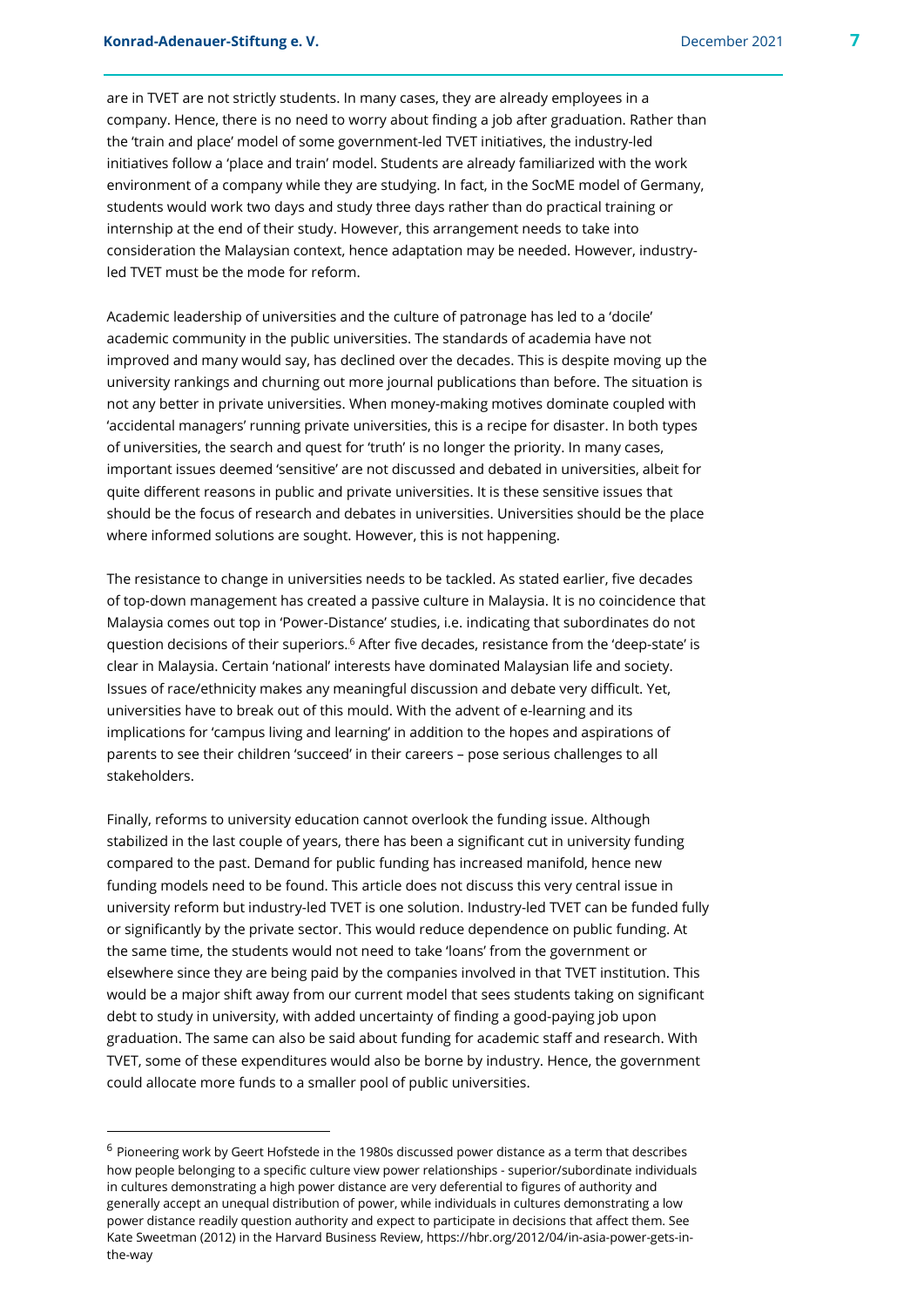#### **Concluding Remarks**

Serious reforms in higher education must be part of Malaysia's way forward. A higher education 'exit-plan' post COVID-19 is needed. Many of the structural weaknesses of the Malaysian Higher Education system have been exposed over the last decade, accelerated by the COVID-19 pandemic. The reforms require sincere discussion from all stakeholders. One reform that can be implemented is TVET reform as highlighted in this article. The SocME model provides a viable alternative, one that promotes industry-led TVET. Although TVET has been in the Malaysian education landscape for five decades, many challenges can be found. Direct government run TVET has not delivered the expected results. Hence looking at the SocME model and adapting the TVET model for Malaysia would be an all-round win situation for students, parents, the government, the industry and ultimately the nation. To undertake these reforms will require sincere and responsible leadership that genuinely takes evidencebased decision-making.

# **References**

Academy for Responsible Management and Konrad Adenauer Stiftung (2021), Fairness, Competition and Development: Foundations for a Social Market Economy in Malaysia, especially pp. 14-15, 19-20.

https://www.kas.de/en/web/malaysia/single-title/-/content/fairness-competitiondevelopment-foundations-for-a-social-market-economy-in-malaysia

Department of Polytechnic Education, Ministry of Higher Education, Malaysia (2019), TVET Country Profile- Malaysia.

Ministry of Education Malaysia (2015), Malaysian Education Blueprint 2015-2025.

KAS Webinar 'Are Universities Worth It?', https://www.facebook.com/futuresmalaysia.ngo/videos/679412436785100